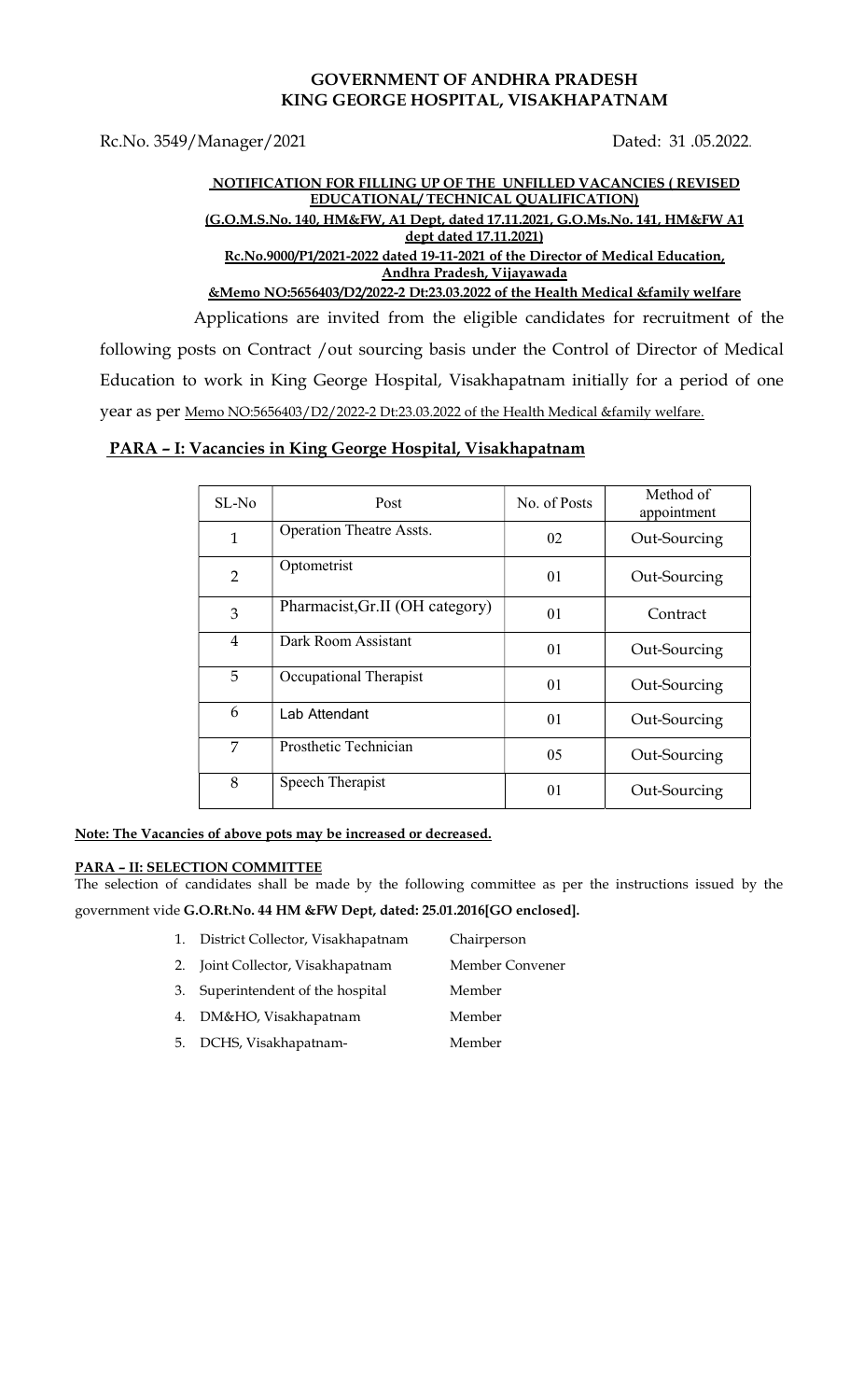#### PARA – III: ACADEMIC AND TECHNICAL QUALIFICATIONS

| $S-$<br><b>No</b> | Name of the post                      | Educational qualification of the post of direct recruitment through DSC                                                                                                                                                                                                                           |  |  |
|-------------------|---------------------------------------|---------------------------------------------------------------------------------------------------------------------------------------------------------------------------------------------------------------------------------------------------------------------------------------------------|--|--|
| $\mathbf 1$       | Operation<br><b>Theatre Assistant</b> | Must possess Intermediate or its equivalent<br>i)<br>ii) One year Training Programme in any Private Hospital with 100<br>Beds.<br>iii) Suitable training will be imparted for one more year after the<br>recruitment.<br>iv) Preference will be given to higher Qualification.                    |  |  |
| $\overline{2}$    | Optometrist                           | Must possess Intermediate or its equivalent<br>i)<br>One year Training Programme in any Recognized Private<br>$\mathbf{ii}$<br>Institution.<br>iii) Suitable training will be imparted for one more year after the<br>recruitment.<br>IV) Preference will be given to higher Qualification.       |  |  |
| 3                 | Occupational<br>Therapist             | Must possess Intermediate or its equivalent<br>i)<br>ii) One year Training Programme in any Recognized Private<br>Institution.<br>iii) Suitable training will be imparted for one more year after the<br>recruitment.<br>iv) Preference will be given to higher Qualification.                    |  |  |
| 4                 | Prosthetic<br>Technician              | Must possess Intermediate or its equivalent<br>i)<br>One year Training Programme in any Recognized Private<br>i)<br>Institution.<br>ii) Suitable training will be imparted for one more year after the<br>recruitment.<br>iii) Preference will be given to higher Qualification.                  |  |  |
| 5                 | Speech Therapist<br>Pharmacist, Gr.II | Must possess Intermediate or it's equivalent<br>i)<br>One year Training Programme in any Recognized Private<br>$\mathbf{ii}$<br>Institution.<br>iii) Suitable training will be imparted for one more year after the<br>recruitment.<br>iv) Preference will be given to higher Qualification.      |  |  |
| 6                 |                                       | Diploma in Pharmacy/B.Pharmacy/M.Pharma from Govt. recognized<br>institutions. Must be Registered in AP Pharmacy Council D with up to<br>date renewal, Pharma-D. candidate are not eligible for this post                                                                                         |  |  |
| 7                 | Lab-Attendant                         | Must have passed SSC or its equivalent examination and must possess a<br>laboratory attendant certificate of a institute recognized by government<br>of Andhrapradesh for this purpose. Intermediate (Lab Assistant<br>Vocational course)/ courses from recognized institution                    |  |  |
| 8                 | Room<br>Dark<br>Assistant             | Certificate of having successfully completed the training course the dark<br>room assistant in a Recognized institution and provided that preference<br>shall be given to the candidates who have passed the CRA Examination<br>.Must be registered in Paramedical board with up to date renewals |  |  |

# PARA – IV (A): METHOD OF SELECTION

### Total Marks: 100

75% marks will be allocated against the marks obtained in the qualifying examination i.e. aggregating marks obtained in all the years in the qualifying examination.

Weight for experience of government service including contract

a) Weight age up to the maximum of 15% marks will be to the staff working in 104 (MMU) in HDS / CDS / Aarogyasri / Trauma care / APSACS and other Government of India schemes on contract / outsourcing basis. COVID service weightage shall be calculated as per G.O.Rt.No. 7, HMFW dated 06.01.2022

b) Up to 10 marks at 1.0 mark for each completed year after passing of requisite qualification to the said post.

# PARA IV (B): PARTICULARS OF WEIGHT AGE FOR 15 MARKS based on working are as shown at IV  $(A)$   $(c)$

- a) 2.5 marks for six months in Tribal Area
- b) 2.0 marks for six months in Rural Area
- c) 1.0 mark for six months in Urban Area
- d) No marks will be given for the service rendered less than six months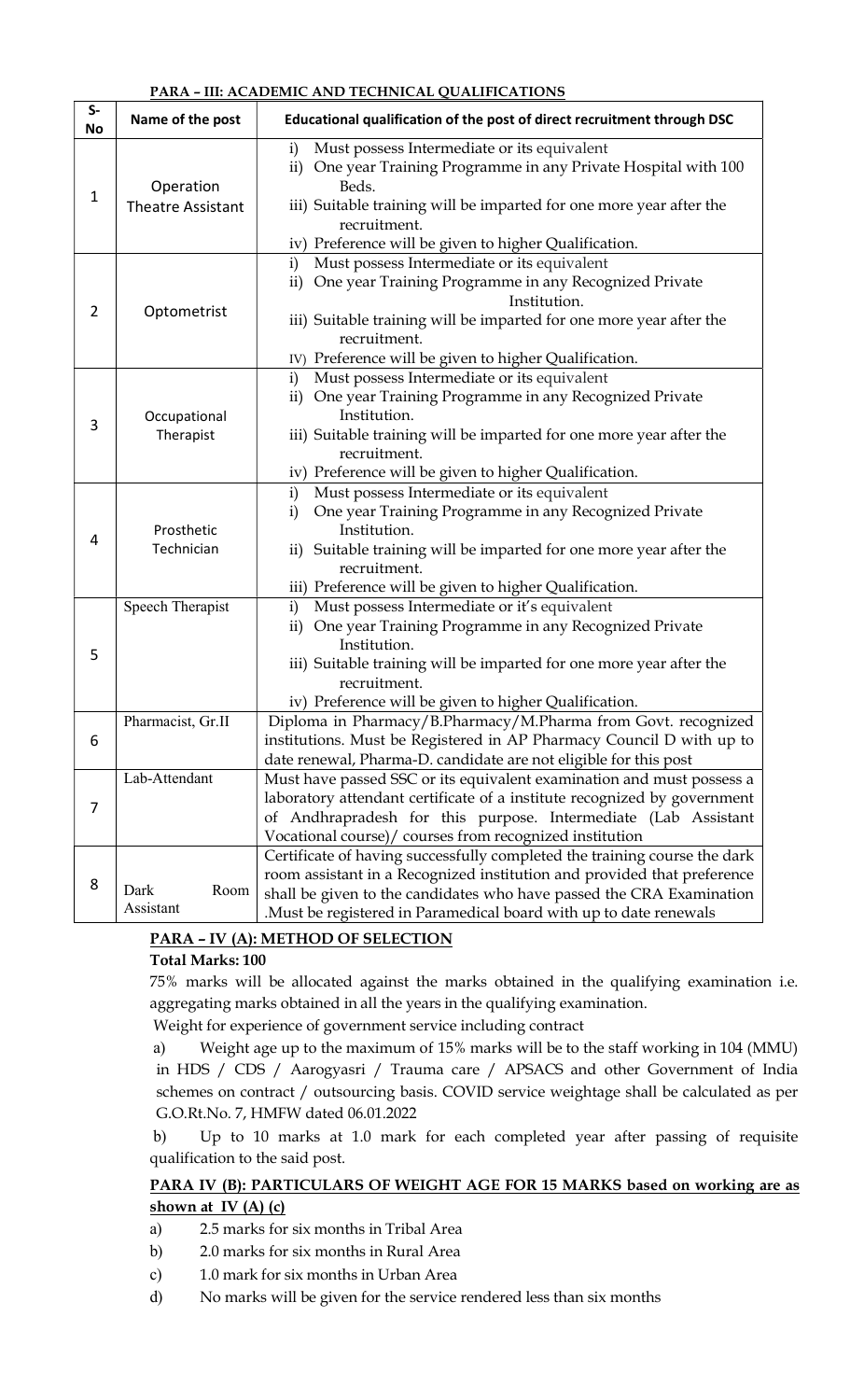1. @ 5 marks per six months

2. @10 marks per one year

3. @15 marks for one year six months

e) The candidates who were terminated from contract / outsourcing service on any disciplinary grounds / adverse remarks will not be considered.

f) Service certificate issued by the DMHO/DCHS/Addl.DMHOs in ITDA purview/Medical Superintendents /Principals Teaching Hospitals will be accepted. No weightage is allowed in case of any corrections on the service certificate, the round seal is not visible, or Stamped Designation of the Officers mentioned above not visible on the certificate.

g) Service weightage is not allowed if the service rendered by the applicant is different to the post for which applied for.

### PARA V: AGE LIMIT

 The minimum and maximum age shall be reckoned as on 01.06.2022 with the relaxations allowed by the government. The candidates should not have completed 42 years of age as on 01.06.2022.

- a) For SC's / ST's / BC'/EWS' Candidates relaxation will be for 05years.
- b) For Ex-servicemen 03 years in addition to the length of service in armed forces
- c) For Physically challenged Persons 10years

## PARA VI (A): RULE OF RESERVATION

 The General Rule 22 and 22-A of AP State and Subordinate Service Rules will apply including women reservation for contract posts and for outsourcing posts, the rule of reservation as indicated in GO Ms.No.126 GAD Dept dt.04.11.2019 will be followed.

## PARA VII (B): RULE OF RESERVATION TO LOCAL CANDIDATES

Local: The applicants who studied from 4<sup>th</sup> to 10<sup>th</sup> in Visakhapatnma district shall be treated as "Local" for this recruitment. All the zonal posts is restricted to Visakhapatnam district only.

# PARA VIII: HOW TO APPLY

 The candidates should download the application from the website **www.kghvisakhapatnam.org** submit the filled in applications with all relevant enclosures by Registered post or speed post to "The Superintendent, King George Hospital,Maharanipeta,Visakhapatnam-530002" with super scribe in bold letters on the top of the Cover as Application for the post of \_\_\_\_\_\_\_\_\_\_\_\_\_\_\_\_\_\_\_\_\_\_(mentioned the post name) or in person handover at the special counter provided in the office of the Superintendent, King George Hospital, Visakhapatnam on or before 05.00 PM on

### PARA IX: INSTRUCTIONS TO THE CANDIDATES

1. The appointments are purely temporary and on contract / outsourcing basis as mentioned above.

2. The candidates should work in KGH, Visakhapatnam or in any other place according to the need of the department.

3. The candidates should reside at their bonafied headquarters.

### PARA X: ENCLOSURES

\_\_\_\_\_\_\_\_\_\_\_\_\_\_\_\_\_.

# Attested copies of the following certificates to be enclosed as shown in the

serial order. Page number should be both sides on every sheet attached with application right from the checklist to last page. Total Pages attached to the application should be

indicated on the 1st page i.e. check-list sheet.

- 1. Passed Marks of all subjects of both Academic and Technical Qualifications.
- 2. Inter Vocational Candidates should submit Intermediate marks and Bridge Course Marks.
- 3 Provisional Pass Certificates.
- SSC or its equivalent certificate for evidence of Date of Birth.